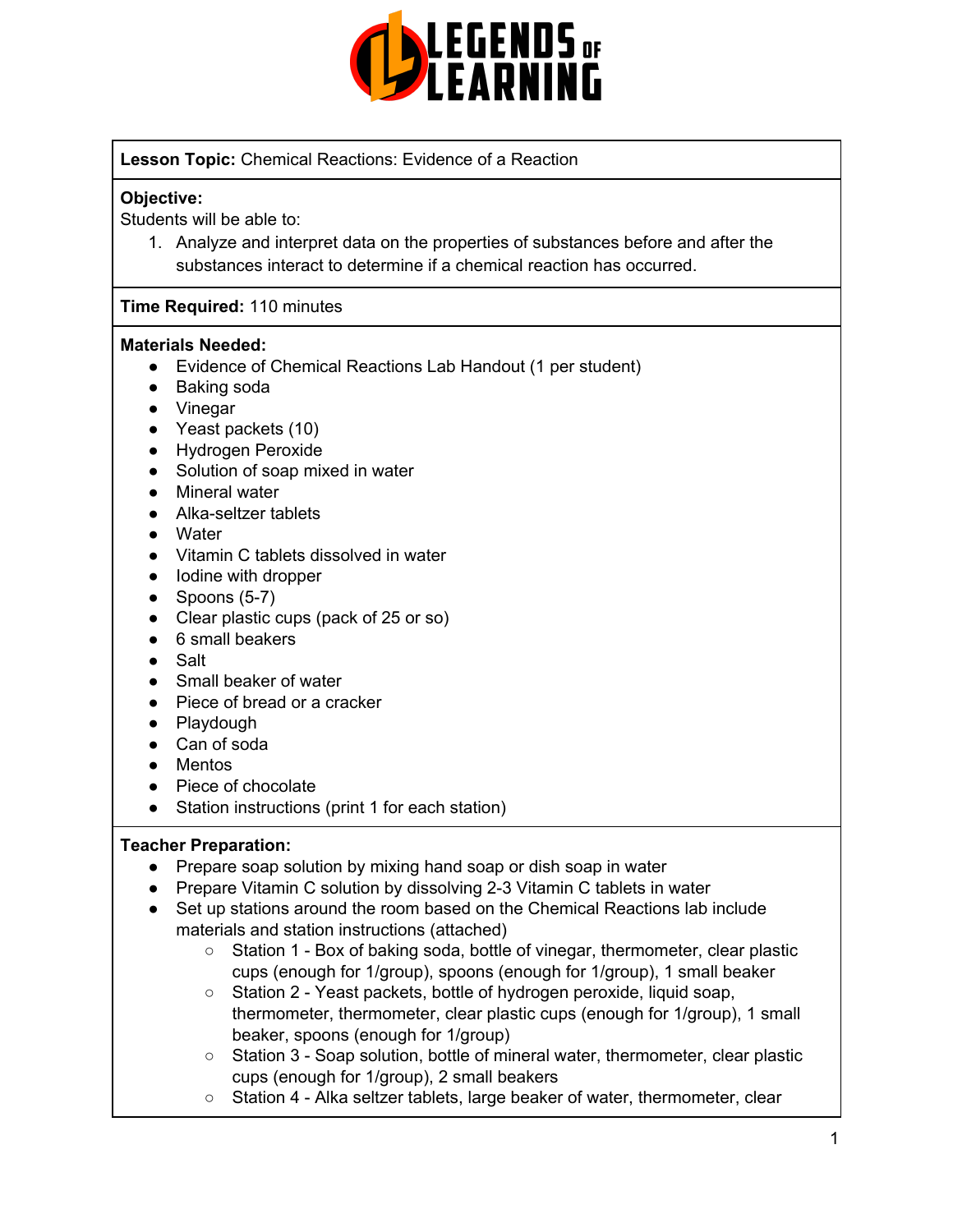

- plastic cups (enough for 1/group), 1 small beaker
- Station 5 Vitamin C solution, liquid iodine, dropper, clear plastic cups (enough for 1/group), 1 small beaker
- Gather materials for the teacher demonstration in the Engage portion of the lesson
	- Salt
	- Small beaker of water
	- Piece of bread or a cracker
	- Playdough
	- Can of soda
	- Mentos
	- Piece of chocolate
	- Aluminum foil
	- Candle
- Make copies of the Evidence of Chemical Reactions Lab handout (1 per student).
- Assign a Legends of Learning Instructional [Quick](https://intercom.help/legends-of-learning/en/articles/2701866-assigning-a-quick-play-playlist) Play playlist for the end of the lesson.
	- Instructional Middle School Chemical Reactions: Evidence of a Reaction
- Assign a Legends of Learning Content Review [Quick](https://intercom.help/legends-of-learning/en/articles/2701866-assigning-a-quick-play-playlist) Play playlist for the end of the lesson.
	- Content Review Middle School Chemical Reactions: Evidence of a Reaction

### **Engage (15 minutes):**

*Safety note: The teacher, not students, should perform these demonstrations.*

- 1. Tell students, "I am going to demonstrate 5 different changes to various materials. After each "change", we will discuss whether you think the change is a physical change or chemical change". After each demonstration, take a tally of student votes for physical or chemical change.
	- a. Stir salt into the beaker of water and have it dissolve
	- b. Place three drops of iodine on a piece of bread or cracker
	- c. Change the shape of playdough
	- d. Add a mento mint to a can of soda
	- e. Melt chocolate over a flame (set the chocolate in an aluminum foil boat, use the playdough as a stand for the candle, and move the aluminum foil back and forth over the flame to melt the chocolate)
- 2. Tell students that they will refer back to this list later in the lesson and see if the class votes change.

#### **Explore (20 minutes):**

- 1. Have your students sign in to Legends of [Learning](https://intercom.help/legends-of-learning/en/articles/2154920-students-joining-a-playlist). Instruct students to complete the Instructional playlist.
- 2. Assist students as needed during game play, pause playlist if you need to address content or questions to the entire class.

### **Explain (15 minutes):**

- 1. Review what students learned from the Legends of Learning playlist by going through these [slides](https://drive.google.com/file/d/0B8VZjeNDVxa5ZElCVl9lQVRjbDQ/view?usp=sharing) or writing the notes from the slides on the board.
- 2. Refer back to the 5 demonstrations at the beginning of the lesson. Once again, poll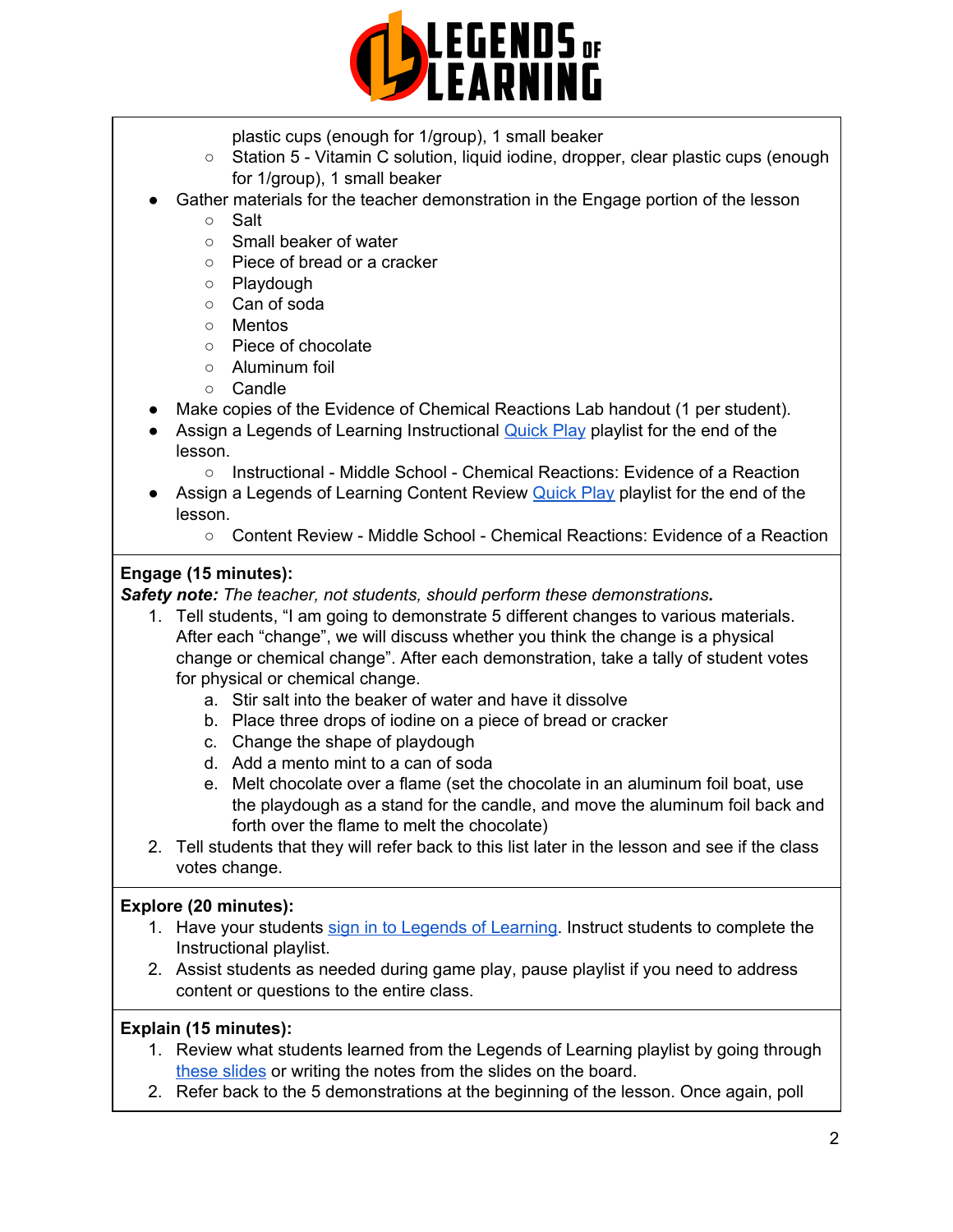

the class on whether each change is a physical or chemical change. Have a student volunteer explain their reasoning for each change.

### **Elaborate (40 minutes):**

- 1. Split your class into 5 groups and have each group go to a different station set up in the classroom. For large classes, you can make two of each station to allow for smaller group sizes.
- 2. Hand out the Evidence of Chemical Reactions Lab Handout to students.
- 3. Provide student groups 5-7 minutes at each station to follow the station instructions and complete the handout.
- 4. Have students rotate between all 5 stations.
- 5. Provide some extra time for students to complete the analysis questions after groups have visited all stations.

#### **Evaluate (20 minutes):**

- 1. Collect the Evidence of Chemical Reactions Lab Handout and evaluate for a grade if desired.
- 2. Assign a Legends of Learning Content Review [Quick](https://intercom.help/legends-of-learning/en/articles/2701866-assigning-a-quick-play-playlist) Play playlist for the end of the lesson.
	- a. Content Review Middle School Chemical Reactions: Evidence of a Reaction

### **Additional Lesson Strategies:**

- To use Legends for additional instruction, create a [custom](https://intercom.help/legends-of-learning/en/articles/2154910-creating-a-playlist) playlist with an [instructional](https://intercom.help/legends-of-learning/en/articles/3505828-types-of-games) [game](https://intercom.help/legends-of-learning/en/articles/3505828-types-of-games) and pre and post [assessment](https://intercom.help/legends-of-learning/en/articles/2154913-adding-assessments-to-a-playlist).
- To use Legends for a quick formative [assessment](https://intercom.help/legends-of-learning/en/articles/2154913-adding-assessments-to-a-playlist), create a 5-question assessment in a [playlist](https://intercom.help/legends-of-learning/en/articles/2154910-creating-a-playlist).
- To use Legends for a student-directed experience, create a [targeted](https://intercom.help/legends-of-learning/en/articles/3340814-targeted-freeplay) freeplay playlist.
- Encourage students to play on their own at home in Legends of Learning: [Awakening](https://intercom.help/legends-of-learning/en/articles/2425490-legends-of-learning-awakening) for a student-driven experience including avatars, battling, and quests all centered around topics they are covering in class.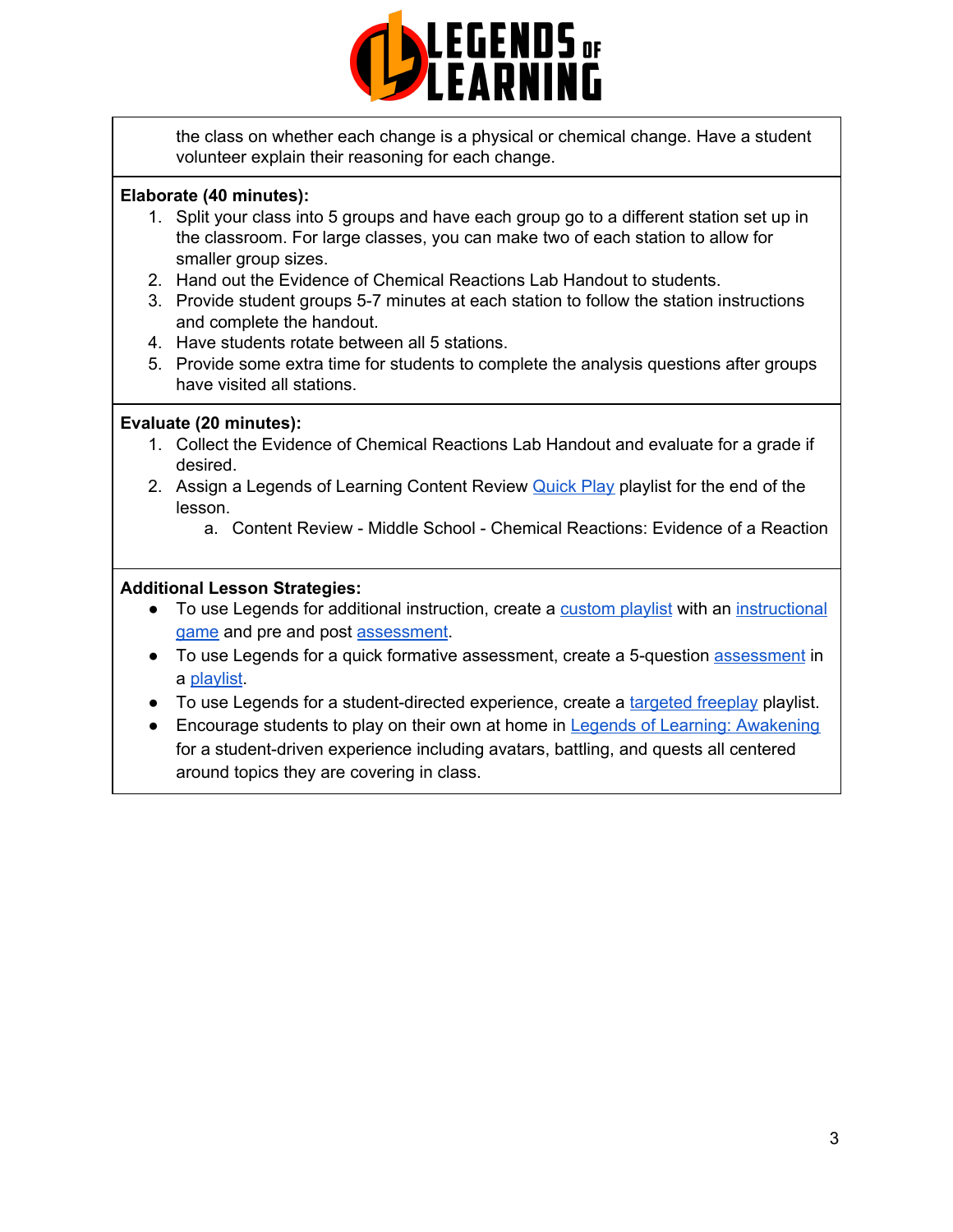

# **Evidence for Chemical Reactions Lab**

**Follow the directions given at each lab station. Record your data from each station in the appropriate part of the lab sheet.**

**Station 1:** Baking Soda and Vinegar

Description of Baking Soda: \_\_\_\_\_\_\_\_\_\_\_\_\_\_\_\_\_\_\_\_\_\_\_\_\_\_\_\_\_\_\_\_\_\_\_\_\_\_\_\_\_\_\_\_\_\_\_

Description of Vinegar:

Temperature of Vinegar **Before Reaction:** \_\_\_\_\_\_\_\_\_\_\_\_\_\_\_\_\_\_\_\_

Observations of Reaction: \_\_\_\_\_\_\_\_\_\_\_\_\_\_\_\_\_\_\_\_\_\_\_\_\_\_\_\_\_\_\_\_\_\_\_\_\_\_\_\_\_\_\_\_\_\_\_\_

Temperature of mixture after reaction: \_\_\_\_\_\_\_\_\_\_\_\_\_\_\_\_\_\_\_

Evidence that a chemical reaction has occurred:

- \_\_\_\_\_\_\_\_\_\_\_\_\_\_\_\_\_\_\_\_\_\_\_\_\_\_\_\_\_\_\_\_\_
- \_\_\_\_\_\_\_\_\_\_\_\_\_\_\_\_\_\_\_\_\_\_\_\_\_\_\_\_\_\_\_\_\_

**Station 2: Yeast and Hydrogen Peroxide** 

Description of Yeast: \_\_\_\_\_\_\_\_\_\_\_\_\_\_\_\_\_\_\_\_\_\_\_\_\_\_\_\_\_\_\_\_\_\_\_\_\_\_\_\_\_\_\_\_\_\_\_\_\_\_\_\_\_

Description of Hydrogen Peroxide: \_\_\_\_\_\_\_\_\_\_\_\_\_\_\_\_\_\_\_\_\_\_\_\_\_\_\_\_\_\_\_\_\_\_\_\_\_\_\_\_\_\_

Temperature of Hydrogen Peroxide Before Reaction:

Observations of Reaction: \_\_\_\_\_\_\_\_\_\_\_\_\_\_\_\_\_\_\_\_\_\_\_\_\_\_\_\_\_\_\_\_\_\_\_\_\_\_\_\_\_\_\_\_\_\_\_\_

Temperature of mixture after reaction:

Evidence that a chemical reaction has occurred:

- \_\_\_\_\_\_\_\_\_\_\_\_\_\_\_\_\_\_\_\_\_\_\_\_\_\_\_\_\_\_\_\_
- 

**Station 3:** Soap Solution and Hard Water

Description of Soap Solution: **Example 2018** 

Description of Hard Water: **Example 20** and 20 and 20 and 20 and 20 and 20 and 20 and 20 and 20 and 20 and 20 and 20 and 20 and 20 and 20 and 20 and 20 and 20 and 20 and 20 and 20 and 20 and 20 and 20 and 20 and 20 and 20

Temperature of Hard Water **Before Reaction:**  $\blacksquare$ 

Observations of Reaction: \_\_\_\_\_\_\_\_\_\_\_\_\_\_\_\_\_\_\_\_\_\_\_\_\_\_\_\_\_\_\_\_\_\_\_\_\_\_\_\_\_\_\_\_\_\_\_\_

Temperature of mixture after reaction: \_\_\_\_\_\_\_\_\_\_\_\_\_\_\_\_\_\_\_\_\_\_\_

Evidence that a chemical reaction has occurred: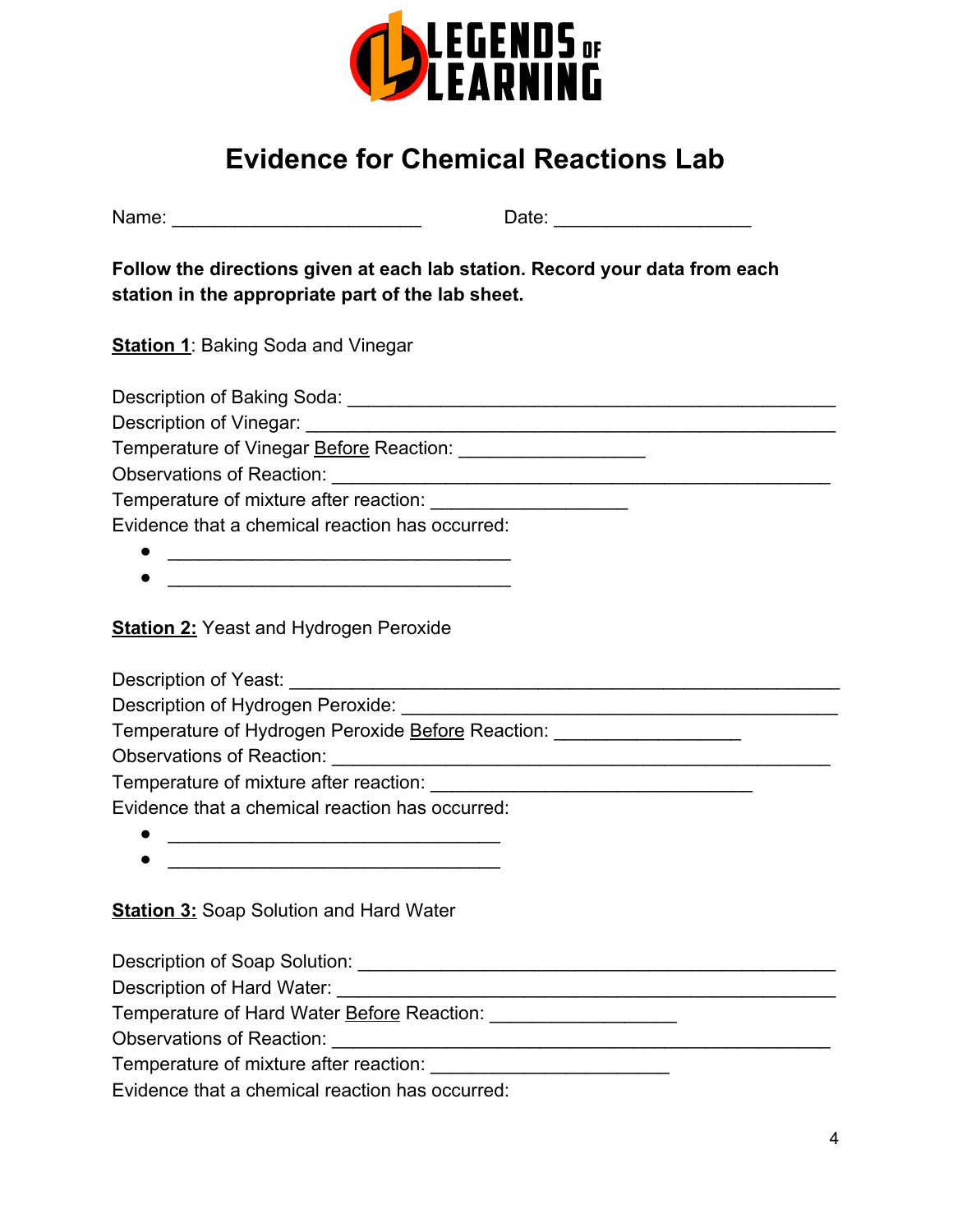

**Station 4:** Alka-Seltzer and Water

Description of Alka-Seltzer tablet: \_\_\_\_\_\_\_\_\_\_\_\_\_\_\_\_\_\_\_\_\_\_\_\_\_\_\_\_\_\_\_\_\_\_\_\_\_\_\_\_\_\_

Temperature of Water **Before** Reaction:

Observations of Reaction: \_\_\_\_\_\_\_\_\_\_\_\_\_\_\_\_\_\_\_\_\_\_\_\_\_\_\_\_\_\_\_\_\_\_\_\_\_\_\_\_\_\_\_\_\_\_\_\_

Temperature of mixture after reaction:

Evidence that a chemical reaction has occurred:

● \_\_\_\_\_\_\_\_\_\_\_\_\_\_\_\_\_\_\_\_\_\_\_\_\_\_\_\_\_\_\_\_

● \_\_\_\_\_\_\_\_\_\_\_\_\_\_\_\_\_\_\_\_\_\_\_\_\_\_\_\_\_\_\_\_

**Station 5: Vitamin C and lodine** 

Description of Vitamin C tablet: **Example 2018** 

Description of lodine:

Temperature of Water with dissolved Vitamin C Before Reaction:

Observations of Reaction: \_\_\_\_\_\_\_\_\_\_\_\_\_\_\_\_\_\_\_\_\_\_\_\_\_\_\_\_\_\_\_\_\_\_\_\_\_\_\_\_\_\_\_\_\_\_\_\_

Temperature of mixture after reaction: \_\_\_\_\_\_\_\_\_\_\_\_\_\_\_\_

Evidence that a chemical reaction has occurred:

 $\bullet$ 

### **Analysis Questions:**

- 1) How do you know when a chemical reaction has occurred?
- 2) You boil some water on the stove to cook dinner. Is boiling water a physical or chemical change? How do you know?

\_\_\_\_\_\_\_\_\_\_\_\_\_\_\_\_\_\_\_\_\_\_\_\_\_\_\_\_\_\_\_\_\_\_\_\_\_\_\_\_\_\_\_\_\_\_\_\_\_\_\_\_\_\_\_\_\_\_\_\_\_\_\_\_ \_\_\_\_\_\_\_\_\_\_\_\_\_\_\_\_\_\_\_\_\_\_\_\_\_\_\_\_\_\_\_\_\_\_\_\_\_\_\_\_\_\_\_\_\_\_\_\_\_\_\_\_\_\_\_\_\_\_\_\_\_\_\_\_ \_\_\_\_\_\_\_\_\_\_\_\_\_\_\_\_\_\_\_\_\_\_\_\_\_\_\_\_\_\_\_\_\_\_\_\_\_\_\_\_\_\_\_\_\_\_\_\_\_\_\_\_\_\_\_\_\_\_\_\_\_\_\_\_

\_\_\_\_\_\_\_\_\_\_\_\_\_\_\_\_\_\_\_\_\_\_\_\_\_\_\_\_\_\_\_\_\_\_\_\_\_\_\_\_\_\_\_\_\_\_\_\_\_\_\_\_\_\_\_\_\_\_\_\_\_\_\_\_ \_\_\_\_\_\_\_\_\_\_\_\_\_\_\_\_\_\_\_\_\_\_\_\_\_\_\_\_\_\_\_\_\_\_\_\_\_\_\_\_\_\_\_\_\_\_\_\_\_\_\_\_\_\_\_\_\_\_\_\_\_\_\_\_ \_\_\_\_\_\_\_\_\_\_\_\_\_\_\_\_\_\_\_\_\_\_\_\_\_\_\_\_\_\_\_\_\_\_\_\_\_\_\_\_\_\_\_\_\_\_\_\_\_\_\_\_\_\_\_\_\_\_\_\_\_\_\_\_

| 3) Classify the following as a physical or chemical change: |  |  |  |
|-------------------------------------------------------------|--|--|--|
|                                                             |  |  |  |

| milk going sour: |  |
|------------------|--|
| burning oil:     |  |
| melting ice:     |  |
| rusting iron:    |  |

 $\mathsf{closing a door:} \_\_\_\_\_\_\_\_\_\_\_\_\_\_\_\_\_$ breaking an egg:  $\Box$ grinding coffee beans: \_\_\_\_\_\_\_\_\_\_\_\_  $t$ arnishing of a spoon:  $\rule{1em}{0.15mm}$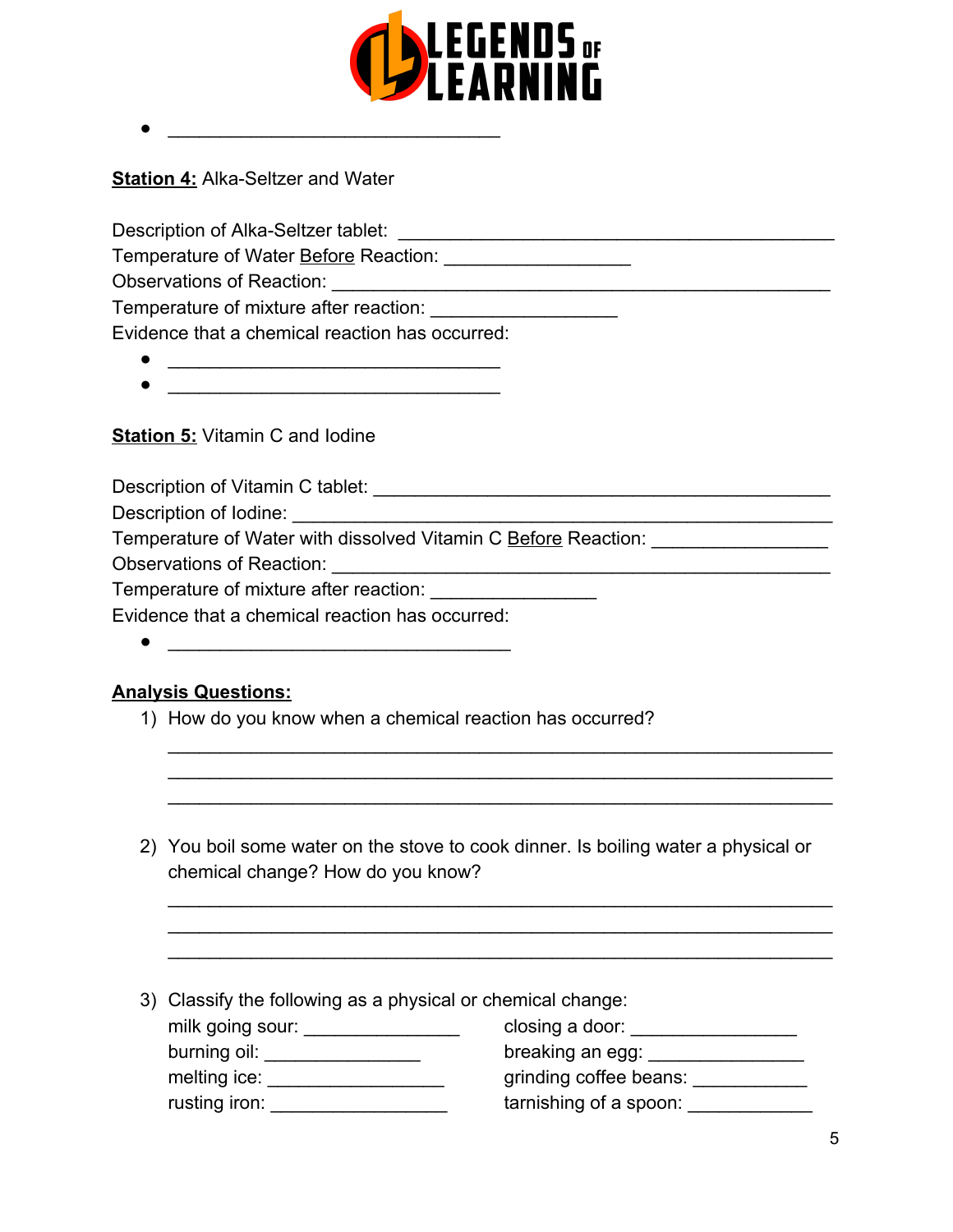

### Evidence for Chemical Reactions Lab **KEY**

**Station 1: Baking Soda and Vinegar** 

Description of Baking Soda: White powder Description of Vinegar: Clear liquid, strong odor Temperature of Vinegar Before Reaction: Varies, about room temperature Observations of Reaction: Fizzing/bubbles, noisy, rises up Temperature of mixture after reaction: Students should note it cools down Evidence that a chemical reaction has occurred:

- Formation of gas
- Temperature change

### **Station 2: Yeast and Hydrogen Peroxide**

Description of Yeast: Small granules, brown Description of Hydrogen Peroxide: Clear liquid, slight odor Temperature of Hydrogen Peroxide Before Reaction: Varies, about room temperature Observations of Reaction: Foam is created and rises up Temperature of mixture after reaction: Students should note it warms up Evidence that a chemical reaction has occurred:

- Formation of gas
- Temperature change

**Station 3: Soap Solution and Hard Water** 

Description of Soap Solution: Slightly murky liquid Description of Hard Water: Clear liquid Temperature of Hard Water Before Reaction: Varies, about room temperature Observations of Reaction: A substance is formed when you mix the two solutions Temperature of mixture after reaction: Varies, about room temperature Evidence that a chemical reaction has occurred:

● Precipitate is formed

**Station 4:** Alka-Seltzer and Water

Description of Alka-Seltzer tablet: Small, round, white tablet, chalky Temperature of Water Before Reaction: Varies, about room temperature Observations of Reaction: Bubbles form in water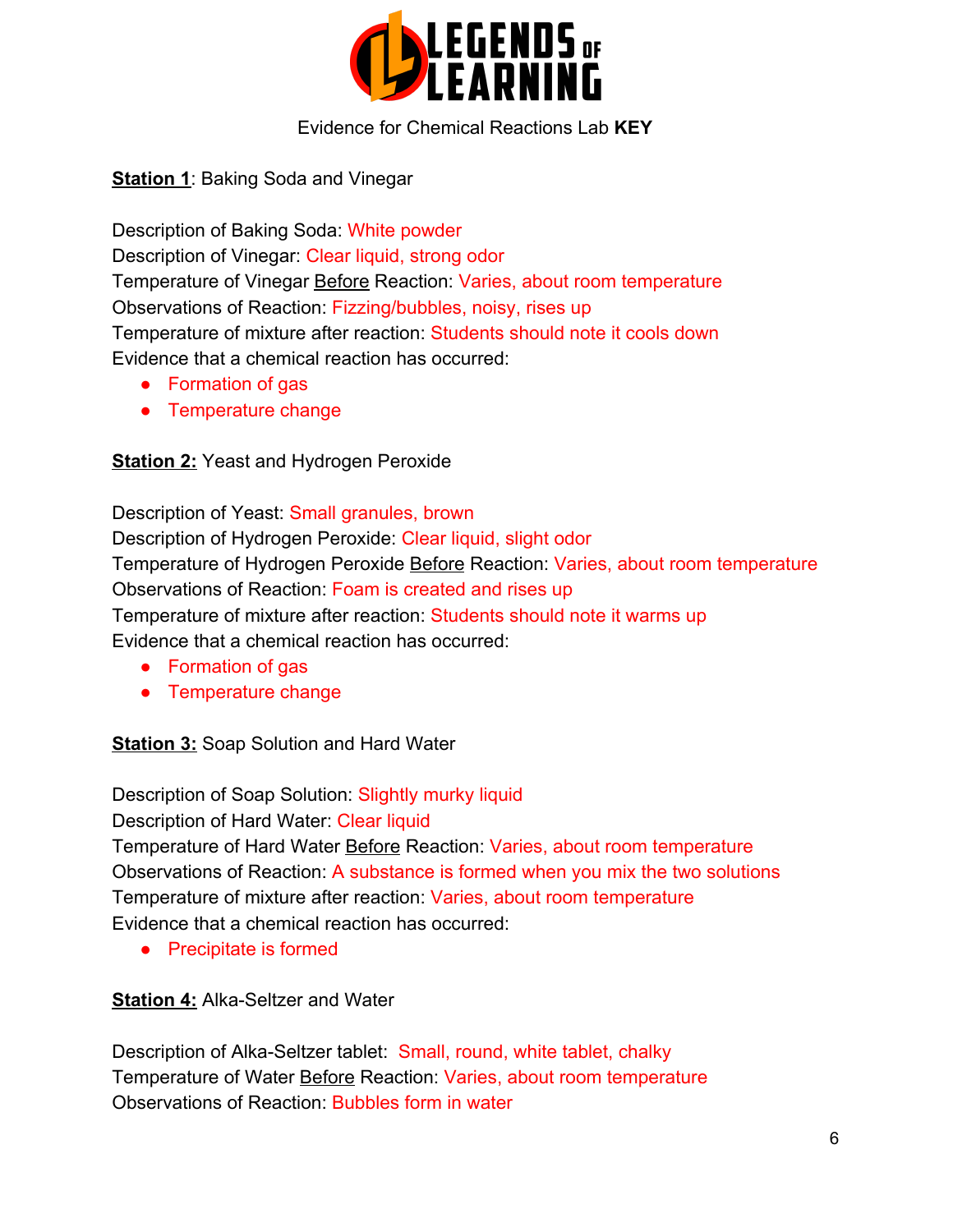

Temperature of mixture after reaction: Students should note temperature decrease Evidence that a chemical reaction has occurred:

- Formation of gas
- Temperature Change

### **Station 5:** Vitamin C and Iodine

Description of Vitamin C solution: Clear solution with some undissolved pieces of Vitamin C visible

Description of Iodine: Liquid, brown/red color

Temperature of Water with dissolved Vitamin C Before Reaction: Varies, about room temperature

Observations of Reaction: Iodine turns from brown/red color to clear when put into solution

Temperature of mixture after reaction: Varies, about room temperature Evidence that a chemical reaction has occurred:

● Color change

### **Analysis Questions:**

- 2) How do you know when a chemical reaction has occurred? You know a chemical reaction has occurred if a gas is formed, if the temperature changes, if an odor is produced, or if a precipitate is formed
- 3) You boil some water on the stove to cook dinner. Is boiling water a physical or chemical change? How do you know? Physical change because the water does not change into something else. It is still water, just in a different state of matter
- 4) Classify the following as a physical or chemical change: milk going sour: chemical closing a door: physical burning oil: chemical breaking an egg: physical melting ice: physical grinding coffee beans: physical rusting iron: chemical tarnishing of a spoon: chemical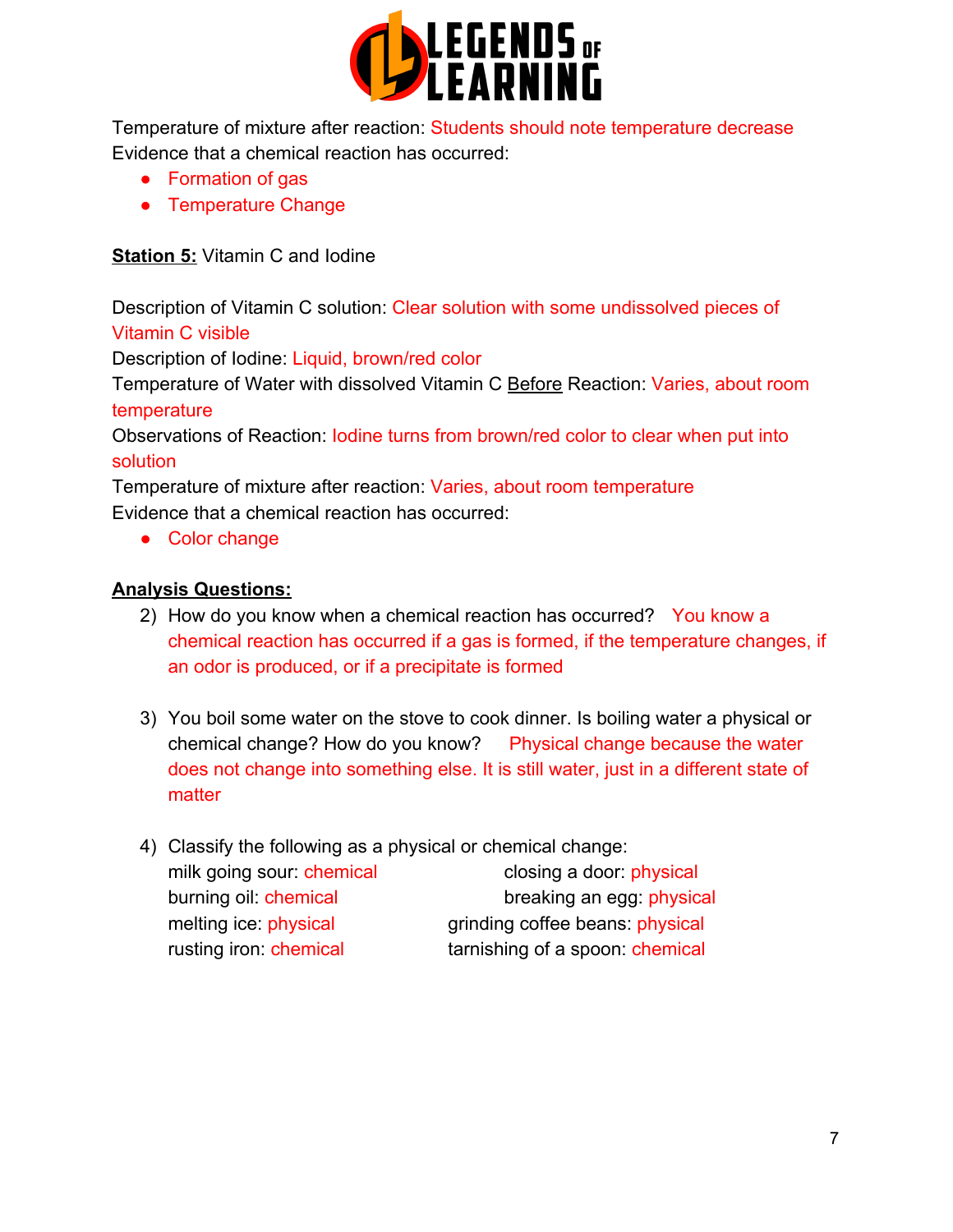

# **Station Instructions**

## **Station 1 - Baking Soda and Vinegar**

- 1. Observe the vinegar and baking soda. Write down your observations of these two substances on your lab sheet.
- 2. Measure 30ml of vinegar in the small beaker and pour into a clean plastic cup.
- 3. Use the thermometer to take the temperature of the vinegar. Record on your lab sheet.
- 4. Using a spoon, scoop one spoonful of baking soda into your cup of vinegar.
- 5. Observe the reaction and write your observations on your lab sheet.
- 6. Use the thermometer to take the temperature of the mixture after the reaction stops. Record on your lab sheet.
- 7. On your lab sheet, write your evidence that a chemical reaction has occurred.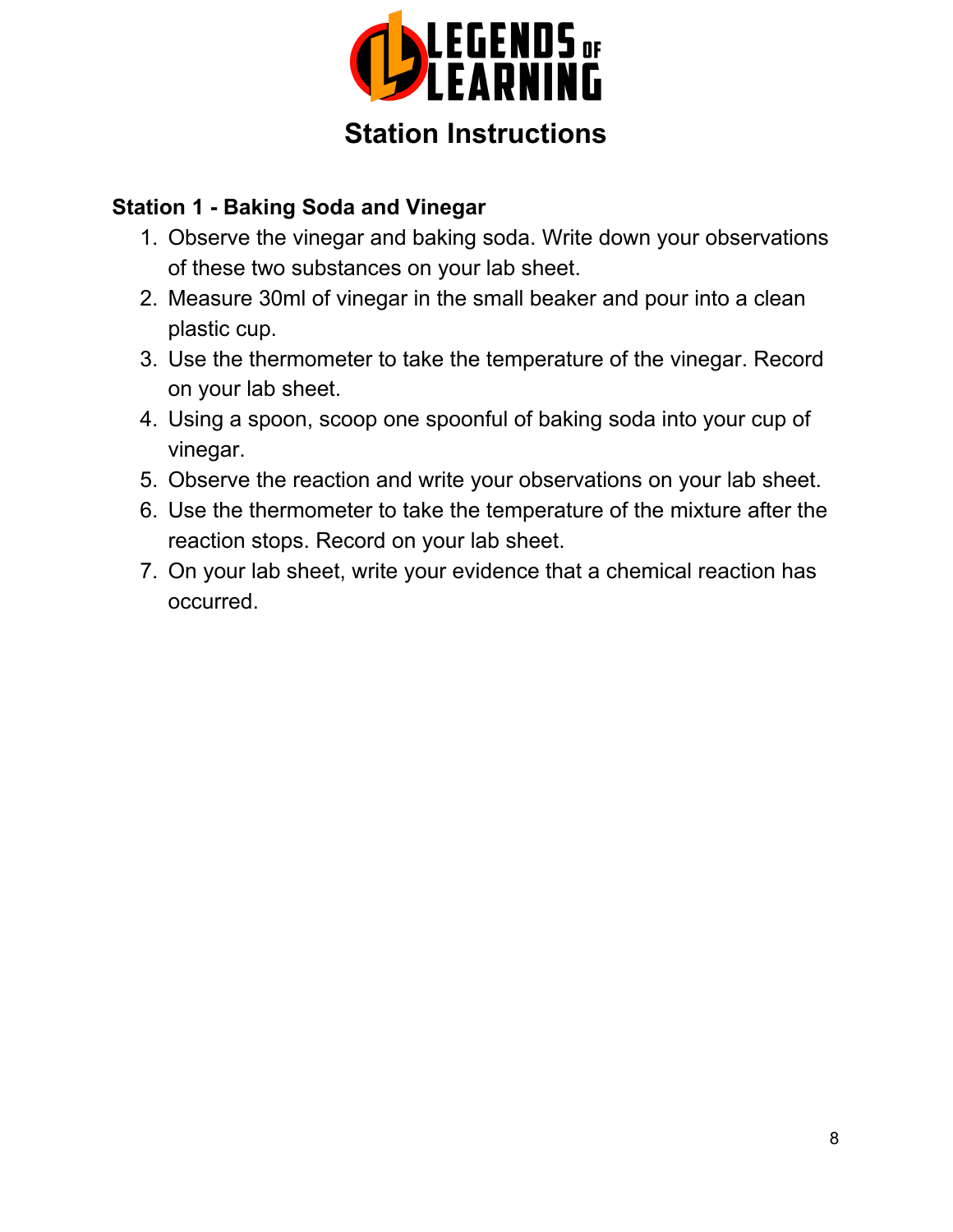

# **Station 2 - Yeast and Hydrogen Peroxide**

- 1. Observe the yeast and hydrogen peroxide. Write down your observations of these two substances on your lab sheet.
- 2. Measure 30ml of hydrogen peroxide in the small beaker and pour into a clean plastic cup.
- 3. Squeeze a small amount of soap into the hydrogen peroxide and gently stir with a spoon.
- 4. Use the thermometer to take the temperature of the hydrogen peroxide and soap mixture. Record on your lab sheet.
- 5. Using a spoon, scoop one spoonful of yeast into your cup of hydrogen peroxide solution and stir.
- 6. Observe the reaction and write your observations on your lab sheet.
- 7. Use the thermometer to take the temperature of the mixture after the reaction stops. Record on your lab sheet.
- 8. On your lab sheet, write your evidence that a chemical reaction has occurred.

# **Station 3 - Soap Solution and Hard Water**

- 1. Observe the soap solution and hard water. Write down your observations of these two substances on your lab sheet.
- 2. Measure 30ml of hard water in a small beaker and pour into a clean plastic cup.
- 3. Use the thermometer to take the temperature of the hard water. Record on your lab sheet.
- 4. Measure 30ml of the soap solution in a different small beaker and pour into your cup of hard water.
- 5. Observe the reaction and write your observations on your lab sheet.
- 6. Use the thermometer to take the temperature of the mixture after the reaction stops. Record on your lab sheet.
- 7. On your lab sheet, write your evidence that a chemical reaction has occurred.